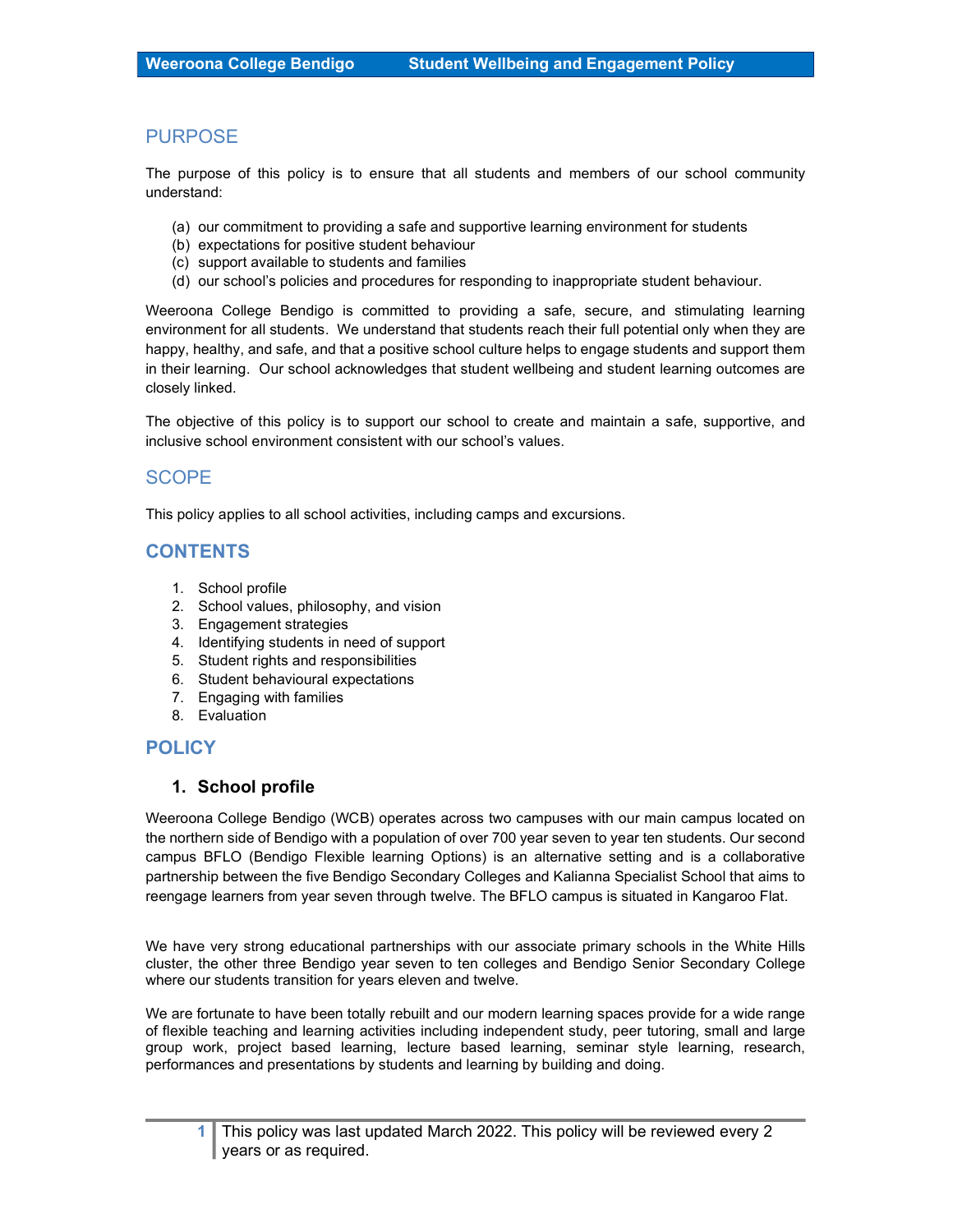WCB has a firm commitment to maximising the educational opportunities for each and every one of our students and we place a high emphasis on all students achieving personal excellence, which is one of our five core values. Each student has a Personal Learning Plan where teachers and parents can track progress with their students to ensure that individual learning needs are met. Literacy and Numeracy are a high priority at Weeroona College Bendigo where we work to ensure that our teaching supports all students across the curriculum. We are a community of readers and encourage reading opportunities at school and at home and we have a personalised learning model for teaching Mathematics that supports individual learners.

Our College has made the development of a high quality curriculum that caters for the needs of all students a major priority over the past few years. A balanced core curriculum is offered for year 7 and 8 students and year 9 & 10 students study a mixture of core and elective studies. Recently we have introduced a STEM (Science, Technology, Engineering and Mathematics) based curriculum across the College. Our Year 10 students have access to VCE courses and our year 9/10's to VET programs with successful pathways to Bendigo Senior Secondary College, our Year 11 and 12 provider.

WCB has a strong culture of extracurricular programs. We have a proud tradition in the Performing and Visual Arts including a well-supported instrumental music program, bands and arts spectaculars and College productions. The College also has very high standard sporting programs, where our students compete as the Weeroona Warriors. We are proud of our students who perform exceptionally well in a broad range of interschool sports activities. Another highlight of the College program is our participation in the RACV Energy Breakthrough competitions. The College has an outstanding record of success over many years and the students, staff and families involved have benefitted enormously from this program.

## 2. School values, philosophy, and vision

Our college vision statement – "We care about our students at Weeroona College Bendigo and we help them to thrive."

Our core values are:

- Respect Accepting difference and treating others with empathy and tolerance.
- Integrity- Behaving truthfully, in a trustworthy manner and taking responsibility for one's actions.
- Personal Excellence Seeking to perform at one's own highest possible standard.
- Innovation Challenging ourselves to transform ideas
- Resilience Building capacity to recover quickly from difficulties

### 3. Engagement strategies

Weeroona College Bendigo has developed a range of strategies to promote engagement, positive behaviour and respectful relationships for all students in our school. We acknowledge that some students may need extra social, emotional, or educational support at school, and the needs of students will change over time as they grow and learn.

Weeroona College Bendigo is a community of students, parents and teachers committed to providing a safe, secure, and engaging learning environment.

A summary of the universal (whole of school), targeted (year group specific) and individual engagement strategies used by our school is included below: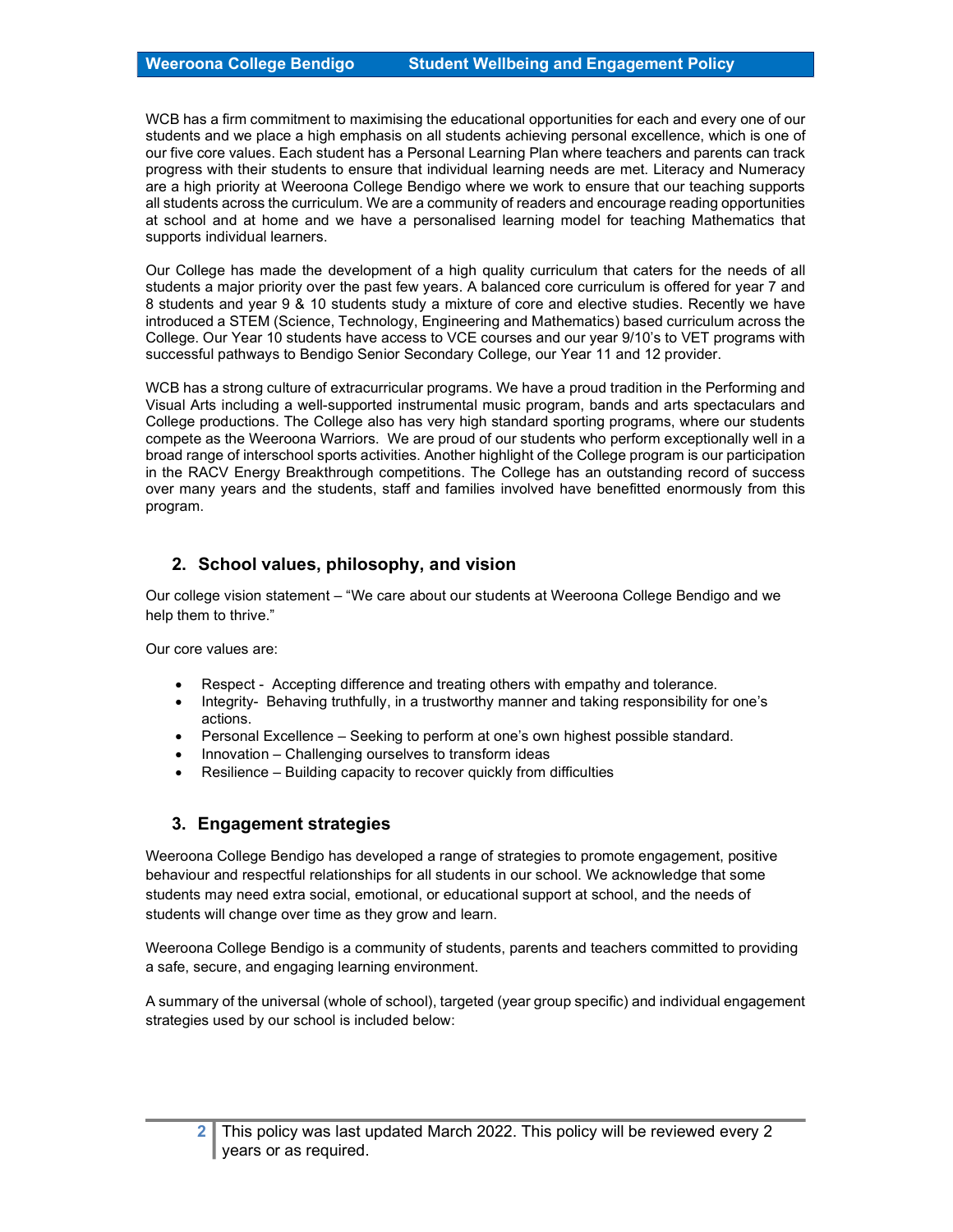#### Universal

- high and consistent expectations of all staff, students and parents and carers
- prioritise positive relationships between staff and students, recognising the fundamental role this plays in building and sustaining student wellbeing
- creating a culture that is inclusive, engaging, and supportive
- welcoming all parents/carers and being responsive to them as partners in learning
- analysing and being responsive to a range of school data such as attendance, Attitudes to School Survey, parent survey data, student management data and school level assessment data
- deliver a broad curriculum including VET programs, VCE and VCAL to ensure that students are able to choose subjects and programs that are tailored to their interests, strengths and aspirations
- teachers use an instructional framework to ensure an explicit, common and shared model of instruction to ensure that evidenced-based, high yield teaching practices are incorporated into all lessons
- teachers adopt a broad range of teaching and assessment approaches to effectively respond to the diverse learning styles, strengths and needs of our students and follow the standards set by the Victorian Institute of Teaching
- our school's Statement of Values are incorporated into our curriculum and promoted to students, staff and parents so that they are shared and celebrated as the foundation of our school community
- carefully planned transition programs to support students moving into different stages of their schooling
- positive behaviour and student achievement is acknowledged in the classroom, and formally in school assemblies and communication to parents
- monitor student attendance and implement attendance improvement strategies at a wholeschool, cohort and individual level
- students have the opportunity to contribute to and provide feedback on decisions about school operations through the Student Representative Council. Students are also encouraged to speak with their teachers, Year Level Coordinator, Assistant Principal and Principal whenever they have any questions or concerns.
- create opportunities for cross—age connections amongst students through school productions, athletics, and music programs.
- All students are welcome to self-refer to the Student Wellbeing Coordinator, School Nurse, School Chaplain, Advisors, Learning Community Leaders, Assistant Principal and Principal if they would like to discuss a particular issue or feel as though they may need support of any kind. We are proud to have an 'open door' policy where students and staff are partners in learning
- we engage in school wide positive behaviour support with our staff and students, which includes programs such as:
	- o Respectful Relationships
	- o Restorative Practice
- programs, incursions and excursions developed to address issue specific behaviour (i.e. anger management programs)
- opportunities for student inclusion (i.e. sports teams, clubs, recess and lunchtime activities)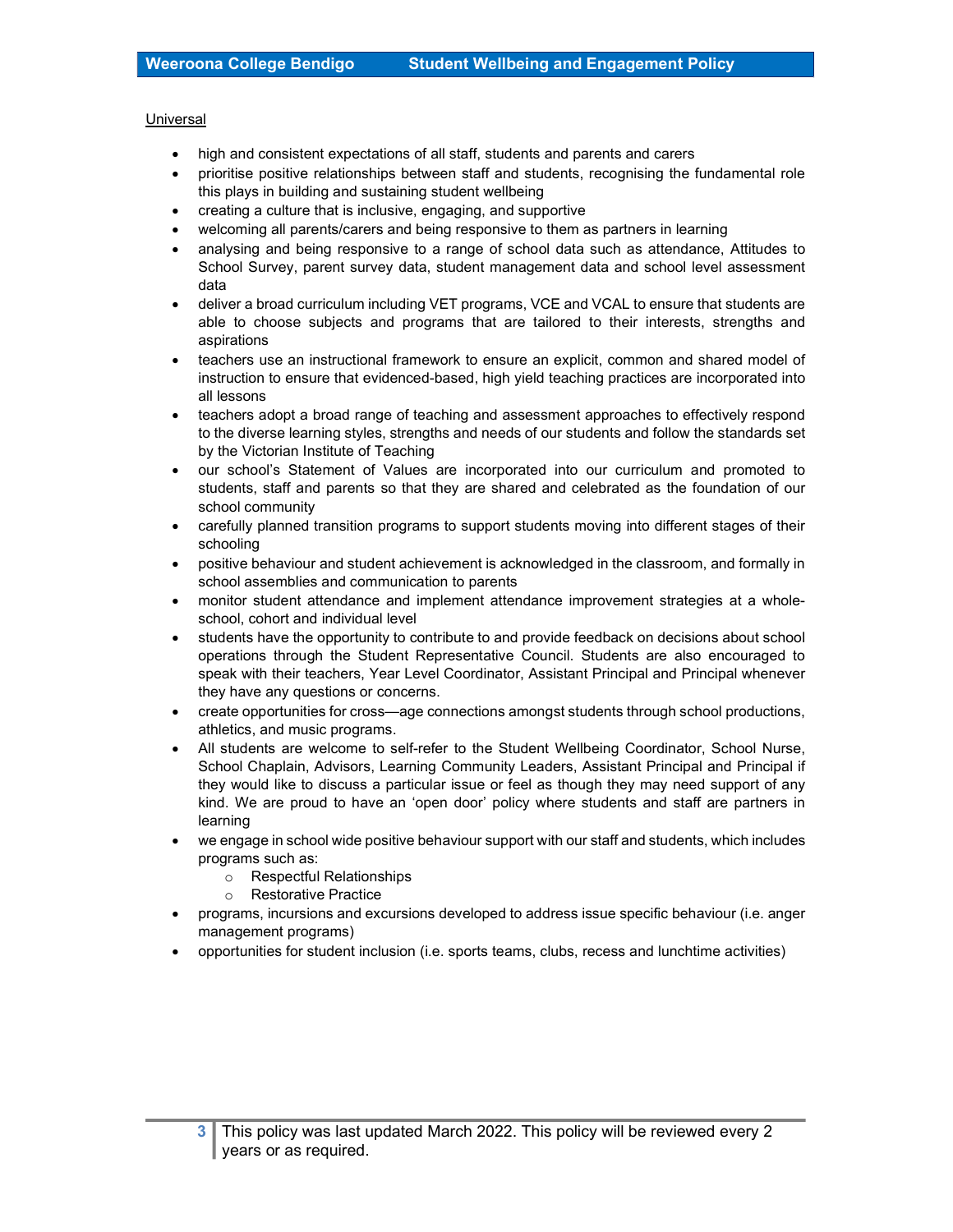#### Targeted

- each community group has two Learning Community Leaders, senior teacher responsible for their community, who monitor the health and wellbeing of students in their community, and act as a point of contact for students who may need additional support
- all students from Year 10 will be assisted to develop a Career Action Plan, with targeted goals and support to plan for their future
- connect all Koorie students with a Koorie Engagement Support Officer
- all students in Out of Home Care will be appointed a Learning Mentor, have an Individual Learning Plan and will be referred to Student Support Services for an Educational Needs Assessment
- assist students to plan their Year 10 work experience, supported by their Career Action Plan
- wellbeing and health staff will undertake health promotion and social skills development in response to needs identified by student wellbeing data, classroom teachers or other school staff each year
- staff will apply a trauma-informed approach to working with students who have experienced trauma

#### Individual

- Student Support Groups
- Individual Learning Plan and Behaviour Support Plan
- Program for Students with Disabilities
- referral to Student Welfare Coordinator and Student Support Services
- referral to ChildFirst, Headspace
- Navigator
- Lookout

Weeroona College Bendigo implements a range of strategies that support and promote individual engagement. These can include:

- building constructive relationships with students at risk or students who are vulnerable due to complex individual circumstances
- meeting with student and their parent/carer to talk about how best to help the student engage with school
- developing an Individual Learning Plan and/or a Behaviour Support Plan
- considering if any environmental changes need to be made, for example changing the classroom set up
- referring the student to:
	- o school-based wellbeing supports
	- o Student Support Services
	- o Appropriate external supports such as council-based youth and family services, other allied health professionals, headspace, child and adolescent mental health services or **ChildFirst**
	- o Re-engagement programs such as Navigator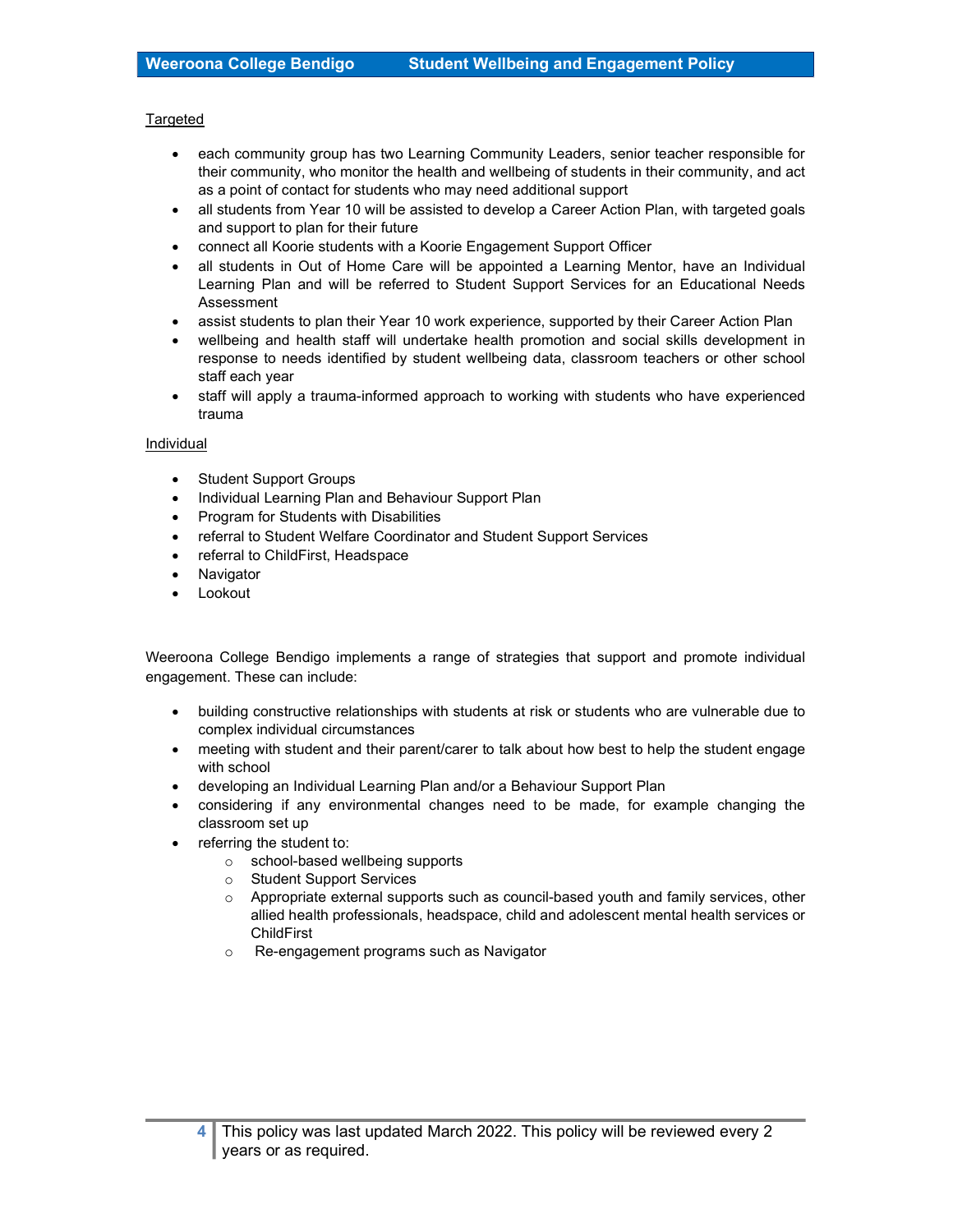Where necessary the school will support the student's family to engage by:

- being responsive and sensitive to changes in the student's circumstances and health and wellbeing
- collaborating, where appropriate and with the support of the student and their family, with any external allied health professionals, services or agencies that are supporting the student
- monitoring individual student attendance and developing an Attendance Improvement Plans in collaboration with the student and their family
- running regular Student Support Group meetings for all students:
	- o with a disability
	- o in Out of Home Care
	- $\circ$  and with other complex needs that require ongoing support and monitoring.

## 4. Identifying students in need of support

Weeroona College Bendigo is committed to providing the necessary support to ensure our students are supported intellectually, emotionally, and socially. The Student Wellbeing team plays a significant role in developing and implementing strategies to help identify students in need of support and enhance student wellbeing. Weeroona College Bendigo will utilise the following information and tools to identify students in need of extra emotional, social, or educational support:

- personal, health and learning information gathered upon enrolment and while the student is enrolled
- attendance records
- academic performance
- observations by school staff such as changes in engagement, behaviour, self-care, social connectedness, and motivation
- attendance, detention, and suspension data
- engagement with families
- self-referrals or referrals from peers

### 5. Student rights and responsibilities

All members of our school community have a right to experience a safe and supportive school environment. We expect that all students, staff, parents, and carers treat each other with respect and dignity. Our school's Statement of Values highlights the rights and responsibilities of members of our community.

Students have the right to:

- participate fully in their education
- feel safe, secure, and happy at school
- learn in an environment free from bullying, harassment, violence, discrimination, or intimidation
- express their ideas, feelings, and concerns.

Students have the responsibility to:

- participate fully in their educational program
- display positive behaviours that demonstrate respect for themselves, their peers, their teachers and members of the school community
- respect the right of others to learn.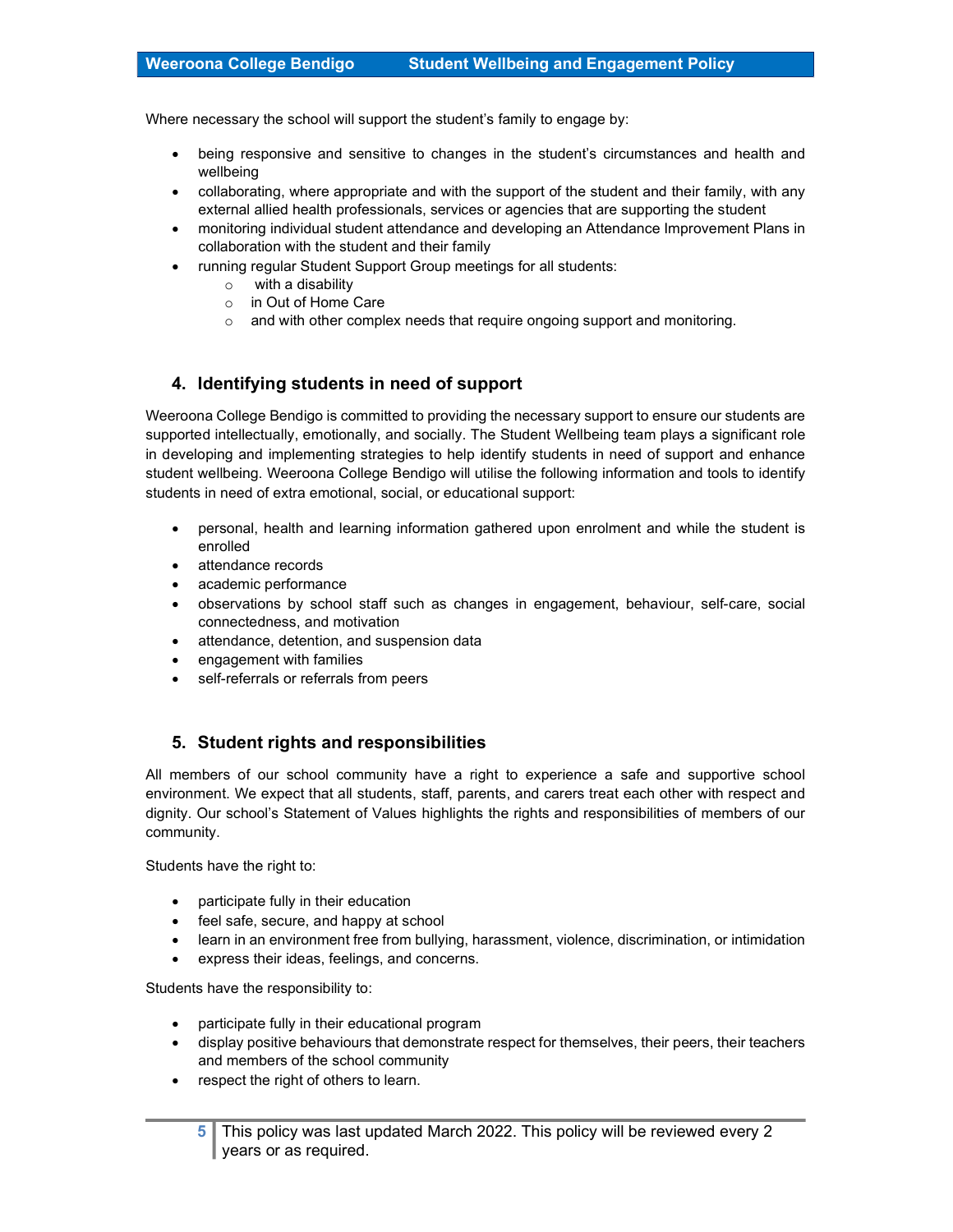Students who may have a complaint or concern about something that has happened at school are encouraged to speak to their parents or carers and approach a trusted teacher or a member of the school leadership team.

### 6. Student behavioural expectations and management

Behavioural expectations of students, staff and families are grounded in our school's Statement of Values. Student bullying behaviour will be responded to consistently with Weeroona College Bendigo's Bullying policy.

When a student acts in breach of the behaviour standards of our school community, Weeroona College Bendigo will institute a staged response, consistent with the Department's policies on behaviour, discipline and student wellbeing and engagement. Where appropriate, parents will be informed about the inappropriate behaviour and the disciplinary action taken by teachers and other school staff.

Our school considers, explores, and implement positive and non-punitive interventions to support student behaviour before considering disciplinary measures such as detention, withdrawal of privileges or withdrawal from class.

Disciplinary measures may be used as part of a staged response to inappropriate behaviour in combination with other engagement and support strategies to ensure that factors that may have contributed to the student's behaviour are identified and addressed. Disciplinary measures at our school will be applied fairly and consistently. Students will always be provided with an opportunity to be heard.

Disciplinary measures that may be applied include:

- warning a student that their behaviour is inappropriate
- teacher controlled consequences such as moving a student in a classroom or other reasonable and proportionate responses to misbehaviour
- withdrawal of privileges
- referral to the Learning Community Leaders
- restorative practices
- detentions
- behaviour support and intervention meetings
- suspension
- expulsion

Suspension, expulsion, and restrictive interventions are measures of last resort and may only be used in situations consistent with Department policy, available at:

- https://www2.education.vic.gov.au/pal/suspensions/policy
- https://www2.education.vic.gov.au/pal/expulsions/policy
- https://www2.education.vic.gov.au/pal/restraint-seclusion/policy

In line with Ministerial Order 1125, no student aged 8 or younger will be expelled without the approval of the Secretary of the Department of Education and Training.

The Principal of Example school is responsible for ensuring all suspensions and expulsions are recorded on CASES21.

Corporal punishment is prohibited in our school and will not be used in any circumstance.